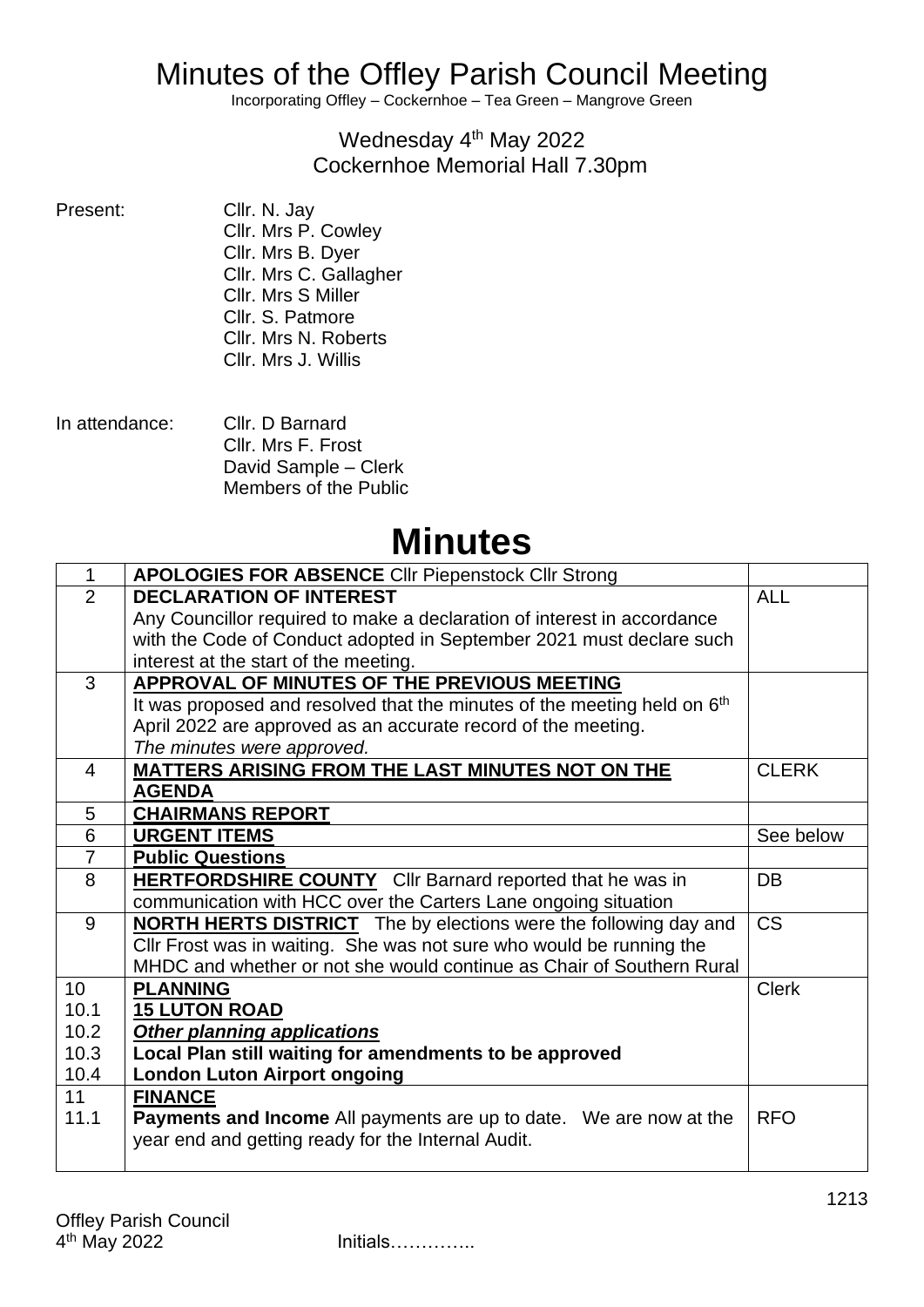|                 | <b>CURRENT PROJECTS</b>                                                        |              |
|-----------------|--------------------------------------------------------------------------------|--------------|
| 12 <sup>2</sup> | <b>OFFLEY</b>                                                                  |              |
| 12.1            | <b>OFFLEY RECREATION CENTRE (ORC)</b>                                          |              |
| 12.1.1          | Offley Family Funday – Everything was under way for a great day.               | <b>Clerk</b> |
| 12.2            | Offley Green (Village Green) work in progress                                  |              |
| 12.3            | <b>Street Lighting in Offley - work in progress</b>                            |              |
| 12.4.           | Luton Road by the Flints Speeding traffic. Speed Camera signs were             |              |
|                 | purchased and installed.                                                       |              |
|                 | <b>COCKERNHOE - MANGROVE - TEA GREEN</b>                                       |              |
| 12.5            | <b>Dancote Development – on hold pending the local plan outcome</b>            | <b>Clerk</b> |
| 12.6            | <b>Dormer Glade - on hold pending the Local plan outcome.</b>                  |              |
| 12.7            | <b>School Signs Project This project now complete.</b>                         |              |
| 12.8            | <b>Cockernhoe School Track – The details were outlined to the council</b>      |              |
|                 | and it was agreed that a meeting of all interested parties be convened.        |              |
|                 | School Head, Governors, Residents and Parish Council Members.                  |              |
| 12.9            | Dog Poo Bins in Cockernhoe It was discussed and agreed that a                  |              |
|                 | further dog poo bin near the Green along Luton Road would be beneficial        |              |
|                 | for the community. The area outside of the CMH was also suggested and          |              |
|                 | these would be looked at to find suitable poles for fixing the bins too.       |              |
|                 | <b>GENERAL</b>                                                                 |              |
| 12.10           | Police Report - Published in the Village Voice                                 |              |
| 12.11           | <b>Queen's Green Canopy Trees</b>                                              |              |
| 12.12           | <b>Offley Oriental and Offley Stores.</b> The clerk gave an update on the      |              |
|                 | <b>Offley Stores site.</b> The site will be placed for sale on the market. The |              |
|                 | current owners will no longer look to develop the site themselves.             |              |
|                 | Offley Oriental. For Sale signs should appear on site soon.                    |              |
| 12.13           | <b>Clerks Remuneration - It was approved that the clerk should start to</b>    |              |
|                 | receive the new salary from April and be backdated 12 months as per the        |              |
|                 | NALC schedule.                                                                 |              |
| 12.4            | <b>Staffing Committee - Three councillors had put their names forward to</b>   |              |
|                 | be on the committee. Cllrs Mrs B Dyer Cllr R. Piepenstock and Cllr S.          |              |
|                 | Patmore. The chairman to confirm the Terms of reference. (Completed)           |              |
| 12.5            | Planning Highways Committee It was discussed and agreed that this              |              |
|                 | new committee be confirmed. Mr M. Cummings would join the committee            |              |
|                 | along with Mrs C. Gallagher Looking for one other member.                      |              |
| 13              | <b>HERTS Highways.</b>                                                         | <b>CLERK</b> |
| 13.1            | The A505 Offley off Slip                                                       |              |
| 13.2            | Kings Walden Road to Offley Hoo.                                               |              |
| 13.3            | <b>Harris Lane</b>                                                             |              |
| 14              | <b>RIGHTS OF WAY</b>                                                           |              |
|                 |                                                                                |              |
| 15              | Parish Play Areas All good at present.                                         | <b>CLERK</b> |
| 16              | <b>CLERKS REPORT</b>                                                           |              |
| 16.1            | Copy for the June 2022 Village Voice copy was 15 <sup>th</sup> May 2022        |              |
| 16.2            | Jubilee Coins - Following the clerk's suggestion it was agreed that            |              |
|                 | Jubilee Coins were purchased and passed to the schools for the children.       |              |
| 17              | <b>ITEMS FOR THE NEXT AGENDA none requested</b>                                | <b>CLERK</b> |
| 18              | <b>DATE OF NEXT MEETING</b>                                                    |              |
|                 | Wednesday 1 <sup>st</sup> June 2022 Offley Village Hall                        |              |
| 19              | The meeting closed at 9.45pm                                                   |              |